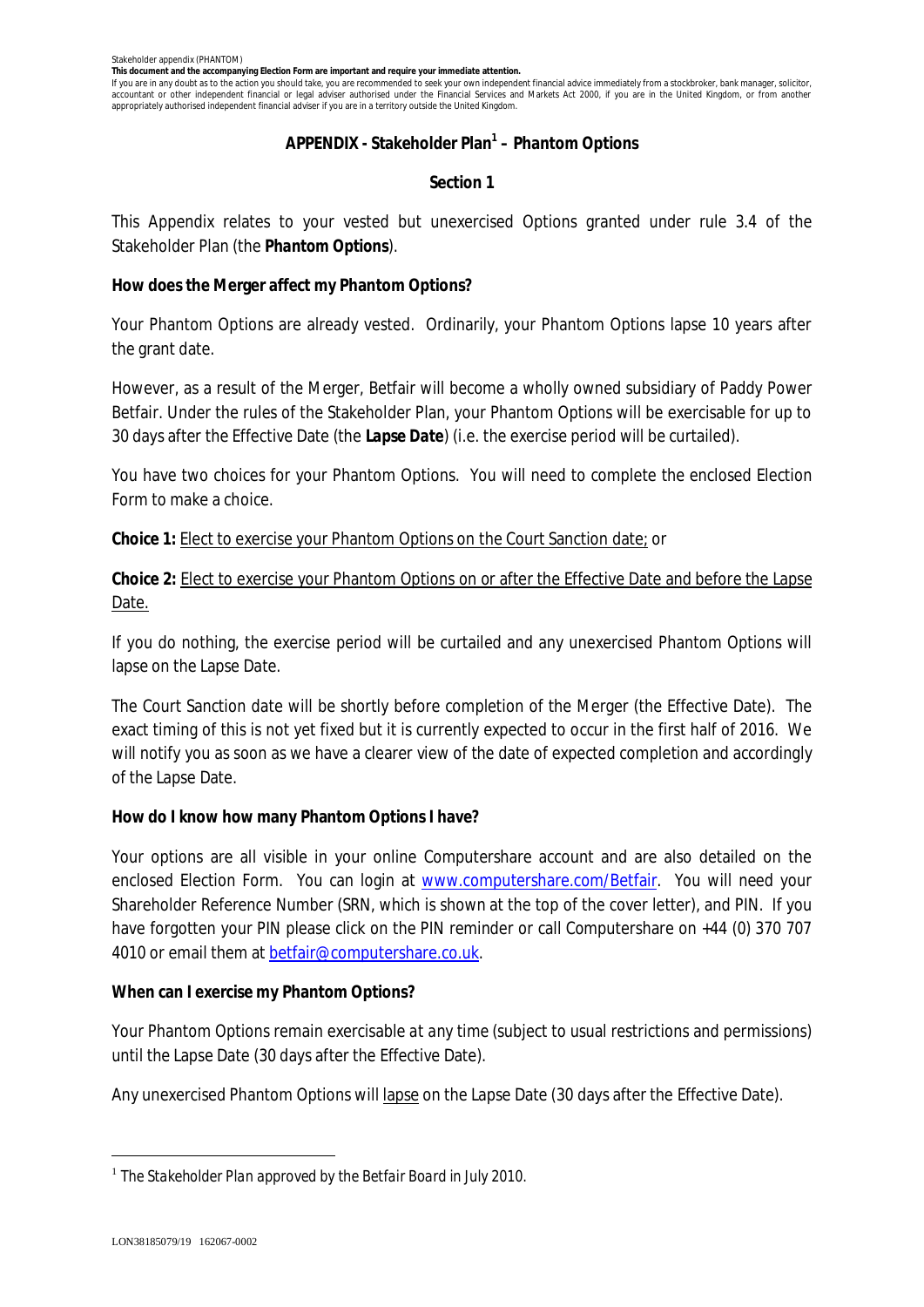**How do I exercise my Phantom Options?**

You can log on to your Computershare account any time between now and shortly before the Court Sanction date to exercise your Phantom Options as they have already vested. We will let you know the exact deadline for online exercising of vested Phantom Options in due course.

**Choice 1:** If you wish to exercise your Phantom Options on the Court Sanction date you need to tick Box 1A on the enclosed Election Form and return it to Computershare offline.

Shortly after the Effective Date, you will receive a cash payment equal to the number of notional Betfair Shares over which your Phantom Option is granted multiplied by the mid-market quotation of a Betfair Share on the trading day immediately before the Court Sanction. Sufficient funds to meet any tax and social security withholding obligations that arise on exercise of your Phantom Options will be deducted from the cash proceeds due to you.

**Choice 2:** If you wish to exercise your Phantom Options on or after the Merger becomes effective and before the Lapse Date, you need to tick Box 2 on the Election Form and return it to Computershare offline. At the time you choose to exercise your Phantom Options, you will need to instruct Computershare offline directly by completing an Exercise Form.

The effect of exercising during this period is the same as described above save that, you will receive a cash payment shortly after the date of exercise equal to the number of notional Betfair Shares over which your Phantom Option is granted multiplied by 0.4254 of the mid-market quotation of a Paddy Power Betfair Share on the trading day immediately before the date on which you exercise your Phantom Option. Sufficient funds to meet any tax and social security withholding obligations that arise on exercise of your Phantom Options will be deducted from the cash proceeds due to you.

# **What happens if I take no action?**

If you do not take any action, your Phantom Options will lapse on the Lapse Date.

# **Election Form**

The Election Form which is enclosed in this pack must be completed in order for Computershare to be able to complete an exercise transaction at the time that you specify.

### **Exercise Form**

If you choose to exercise your Phantom Options on or after the Effective Date and before the Lapse Date, then you will also need to complete and submit the Exercise Form to Computershare prior to the date on which you wish to exercise. The Exercise Form can be downloaded from your Computershare account or Betfair Today. If you complete the Election Form to indicate that you intend to exercise your Phantom Options on or after the Effective Date and before the Lapse Date and Computershare does not receive your Exercise Form, you will be deemed to have elected to exercise your Phantom Options on the last possible exercise date before the Lapse Date.